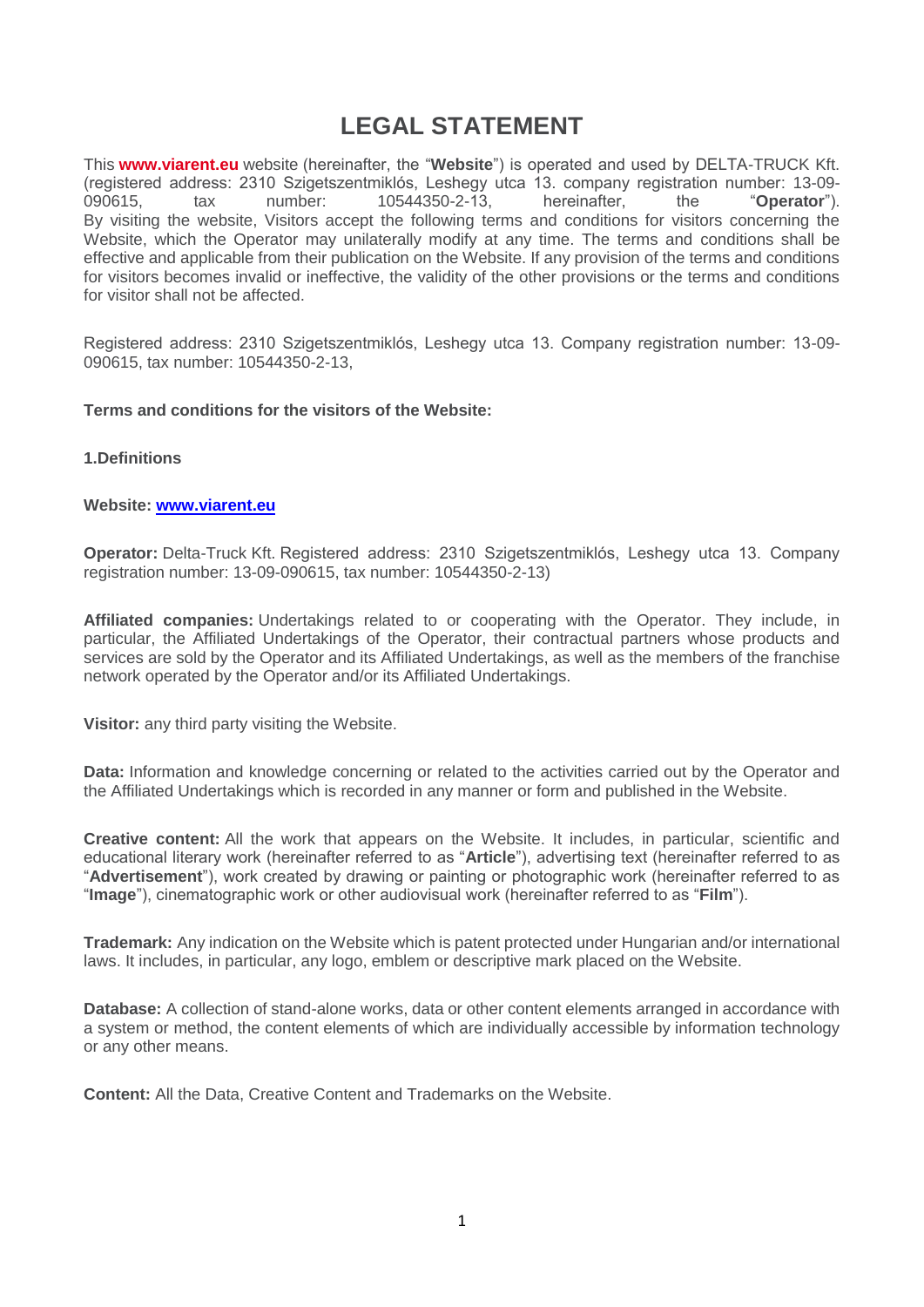## **2.Purpose of the Website**

The purpose of the Website is to present, promote and advertise the Operator and the activities of the Affiliated Undertakings, as well as timely topics and news related to its operations. The news on the website (in particular, "Truck News") is not considered a press product since the purpose of these platforms is to inform the Visitors of the Website about the activities, products and services of the Operator and Affiliated Undertakings, thus facilitating the business activities of the Operator and the Affiliated Undertakings.

## **3.Use of the Website**

Visiting the Website and viewing the content on the Website are considered as use of the Website and qualifies as free use as defined in Act LXXXVI of 1999 on Copyright Act LXXXVI. The free use of the Content of the Website includes, in particular, quoting by naming the source and the author; adaptation for school education and scientific research purposes beyond quoting by naming the source and the author; making copying by natural persons for a private purpose if it is not intended for the purpose of making or increasing income (hereinafter referred to as "**Free use**"). Visitor shall not cause any other person to make a copy on a computer or an electronic medium, even if this is for private use.

Visitors undertake to refrain, while visiting the Website, from any conduct likely to interfere with the operation of the Website, the Operator and the Affiliated Undertakings or infringe the rights of the Operator, Affiliated Undertakings or third parties.

Visitors use the website at their responsibility. The Operator does not accept liability for any damage incurred by the Visitors in connection with their visit of the Website, except for damage caused intentionally or to the detriment of human life, physical integrity or health.

The Operator shall have the right to block or prohibit access to the Website by the Visitor where the Visitor is in breach of the conditions of visit concerning him and/or the conduct of the visitor is in breach of or could prejudice the rights of the Operator, Affiliated Undertakings or third parties.

## **4.Content of the Website**

The Operator endeavours to ensure that the content placed on the Website is correct and complete and does not prejudice the rights of third parties. The Operator does not accept any responsibility for any errors, omissions or inaccuracies of the Contents placed in the Website or the lack of updates due to the passing of time.

The Operator marks Contents on the website that is considered as advertising with the 'commercial communications' indication or by the 'X' mark.

Contents placed on the Website are not be considered as a unilateral offer or a call for a contracting.

### **5.Copyright, Trademarks concerning copyright**

The website shall be protected in its entirety and by copyright in all the works placed on it. The Contents placed on the Website are property of the Operator or its Affiliated Undertakings unless otherwise indicated by the Operator. The Operator shall have the right to use the Content placed on the Website in material and non-material form for any purpose and to authorize specific uses, and the Operator shall publish on the Website only Content that is covered by its licence.